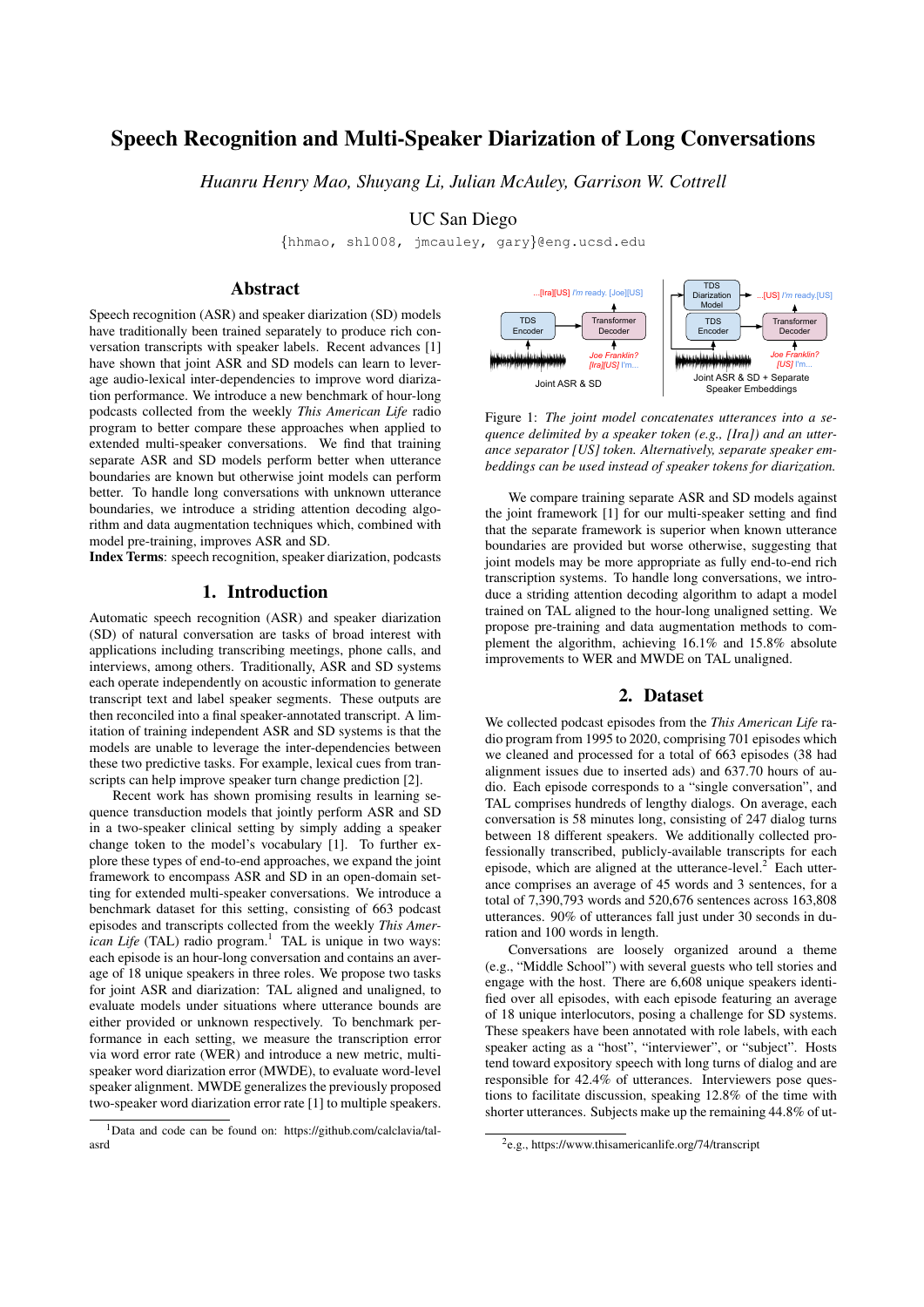Table 1: *Comparison of benchmark datasets for ASR and SD. MPC: minutes/conversation; SPC: speakers/conversation.*

|                 | Conv  | Hours | <b>MPC</b> | <b>SPC</b>                  | <b>Setting</b> |
|-----------------|-------|-------|------------|-----------------------------|----------------|
| LibriSpeech     |       | 1Κ    |            |                             | <b>Book</b>    |
| <b>CALLHOME</b> | 120   | 60    | 30.0       | 2                           | Phone          |
| Switchboard     | 2.4K  | 260   | 6.5        | $\mathcal{D}_{\mathcal{A}}$ | Phone          |
| Fisher          | 16.4K | 2.7K  | 6.0        | 2                           | Phone          |
| Clinical [1]    | 100K  | 15K   | 6.7        | 2                           | Medical        |
| TAL (Ours)      | 663   | 637   | 57.7       | 18                          | Podcast        |

terances and generally speak at length. The subject matter and dialog structure also poses a challenge for transcription, with a vocabulary of 1,309,647 unique words and references to 53,792 unique named entities as identified via  $\text{spaCy}$ .

We compare TAL to several benchmark datasets for ASR and SD in Table 1, alongside the clinical dataset used in [1]. A large body of research in ASR has focused on the 1,000-hour LibriSpeech dataset [3] of audiobook segments, while SD research focuses on telephone conversation transcripts from the Fisher [4], CALLHOME [5] and Switchboard [6] corpora. Of these datasets, only LibriSpeech and TAL are free and openly accessible. We note that RadioTalk [7] also collected a large corpus of radio program transcripts, but did so using a noisy automated system with no corresponding gold labels and did not release the audio. In contrast to other ASR datasets, TAL transcripts contain proper punctuation and casing. Professional transcribers for TAL may elect to ignore stutters and irrelevant repetitions, performing minor grammatical fixes to the spoken words. Thus, transcription models for this setting must capture higher-level semantics of the utterance. TAL also contains a diverse set of speaker accents, varying rates of speech, and background music, making it an acoustically challenging dataset.

We standardized TAL's raw audio by preprocessing all audio to 16KHz mono-channel wav format. Approximately 9% of the publicly released transcripts for TAL contain alignment errors, primarily stemming from advertising preceding each act. We manually checked the episodes, discarding 38 episodes with content-related errors and manually re-aligned and retranscribed another 25 episodes. We split these cleaned conversations into disjoint training, validation, and test sets comprising 593, 34, and 36 episodes respectively.

### 3. Task

We present the TAL aligned and unaligned tasks to test a model's capability to diarize and transcribe text under bounded and unbounded conditions. The TAL Aligned Task measures ASR and SD performance when utterance bounds are provided. Given a single utterance of input speech  $X = (x_1, \ldots, x_n)$ (in raw waveform or spectrogram format), a model must produce a sequence of vocabulary tokens  $Y = (y_1, \ldots, y_m)$  and speaker labels  $S = (s_1, \ldots, s_m)$  where  $y_i \in V$  (vocabulary) and  $s_i \in H$  (speaker IDs). We set the beginning and terminal tokens  $y_1, y_m$  as the special utterance separator [US] token. We only consider utterances between 3 to 30 seconds, comprising 6,774 utterances in the test set. The TAL Unaligned Task is similar to the above, but utterance bounds are not provided, forcing the model to conduct full-conversation ASR and SD. An hour-long podcast episode is provided as  $X$ , and the target outputs as  $Y$  and  $S$ , corresponding to the full episode transcript and gold speaker labels, respectively. To perform well under this setting, the model must learn to determine utterance alignments. This closely resembles real-world audio transcription without known segmentation.

ASR is evaluated using word error rate (WER), comparing the model's output tokens  $\tilde{Y}$  against reference tokens  $Y$ . We retain casing and punctuation, calculating WER over model outputs tokenized via the Punkt tokenizer [8], with incorrectly cased words counted as errors. All generated outputs that do not terminate (with the [US] token) are treated as 100% WER.

Prior work in the joint ASR and SD setting evaluated diarization with WDER [1], defined as  $\frac{S_w + C_w}{S + C}$  where  $S_w$  is the number of ASR substitutions with the wrong speaker label,  $C_w$ is the number of correct transcriptions with the wrong speaker label, and S and C are the total number of substituted and correct words, respectively. WDER was originally proposed for a doctor-patient setting where we care about absolute label correctness. In diarization settings, however, the goal is speaker disambiguation, and different speakers *within a single conversation* must have distinct labels (that need not match their ground truth identities). Thus, while WDER can measure role classification error, it is an inappropriate metric for multispeaker diarization error. To measure the latter, we introduce a new metric: multi-speaker word diarization error (MWDE). For MWDE we first compute the optimal alignment between output and reference speakers  $m$  out of all possible alignments  $M$  much like computing multi-speaker diarization error rate (DER) [9, 10]—and then calculate WDER with the new alignments:

$$
\text{MWDE} = \min_{m \in M} \text{WDER}_m \tag{1}
$$

Like WDER, MWDE does not account for ASR additions and deletions, due to ambiguous reference speaker labels. Combined with WER, MWDE allows us to evaluate joint diarization and transcription systems based on word-level alignments, which is appropriate for practical applications.

#### 4. Approach

We compare three different frameworks to perform ASR and diarization. As it is computationally infeasible to directly train models on TAL unaligned, we train each of our models on TAL aligned and evaluate on both the aligned and unaligned test sets.

#### 4.1. Separate ASR and Diarization

Typically, ASR and SD on multi-speaker audio are conducted through independent pipelines. The ASR model is trained to predict the spoken words  $Y$  in the audio. The SD model is trained to produce speaker embeddings which are then clustered during inference to determine who spoke when [11] and when the speakers change. A reconciliation step is then required to assign the SD model's time-position speaker labels to the ASR model's output Y to produce word-level speaker labels S.

For our baselines, we train a sequence transduction model to perform ASR. We seek to learn hidden representations  $h_i =$  $dec(enc(X), y_{\leq i})$  for each token output, where enc(...) and dec(...) refer to an encoder and decoder neural network respectively. This representation is used to predict probabilities for each token  $P(y_i|X, y_{\leq i})$  = softmax( $Wh_i$ ) of the output vocabulary, where  $W$  is a learned weight matrix. We minimize the cross entropy loss of  $P(y_i|X, y_{\le i})$  against true tokens in a conventional sequence-to-sequence manner. We train a diarization-only acoustic model to classify speakers [12] from the TAL training set. We learn features for each audio frame,

<sup>3</sup>https://spacy.io/, en\_core\_web\_sm model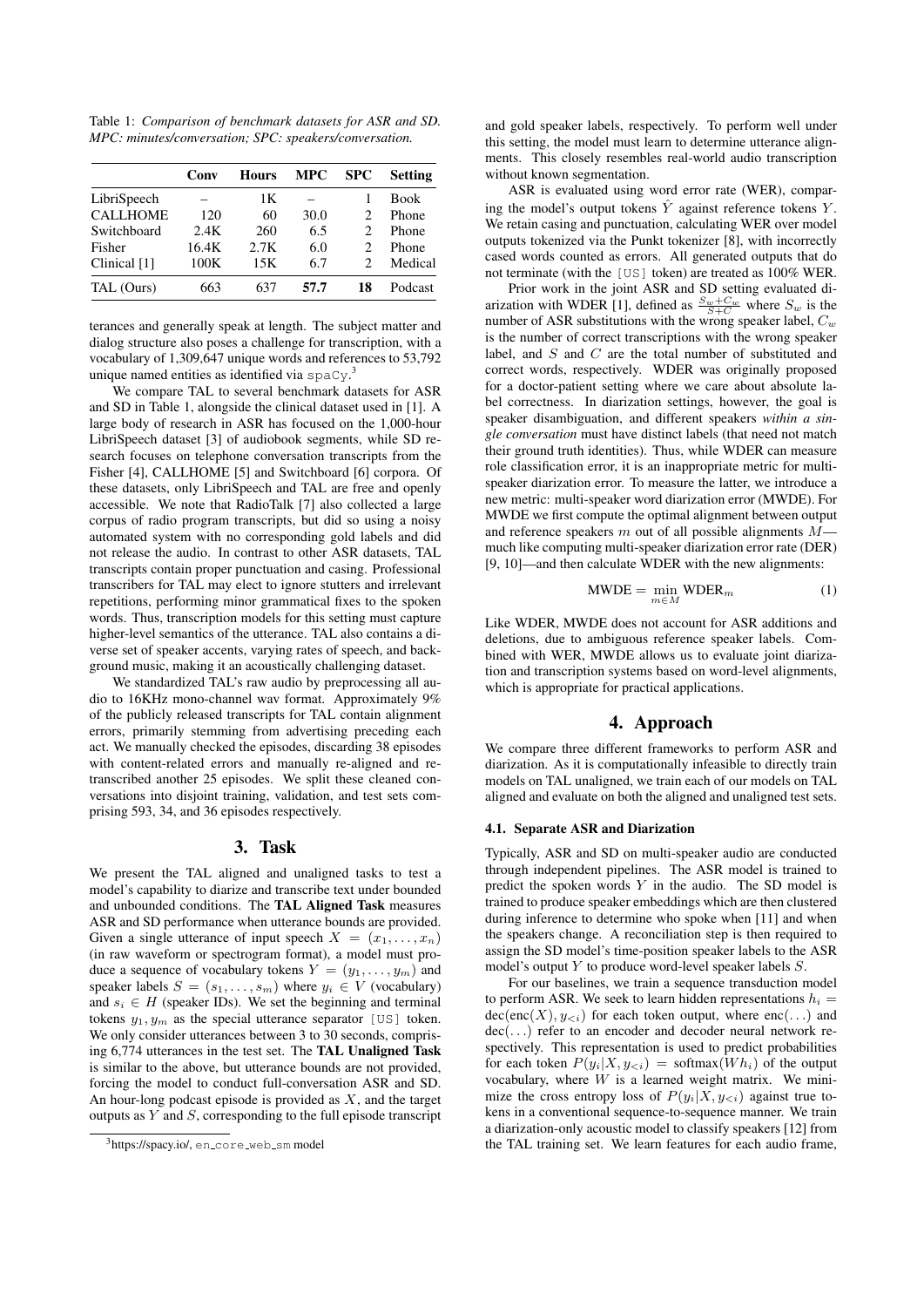and calculate cross-entropy loss of predicted speaker against the true speaker for that frame. During evaluation, we compute the weighted average features for each word using the *attention focus* (Section 4.6) and then cluster with HDBScan [13] to assign word-level speaker labels.

#### 4.2. Joint ASR and Diarization

To explore an end-to-end approach to simultaneous ASR and SD, we can formulate our task as a joint sequence transduction task to jointly predict the spoken words, speaker identity and turn changes [1]. Prior to each utterance termination token [US], we insert the speaker ID token such that such that  $Y_{\text{aug}} = (y_1, \ldots, h, y_m), \overline{y_1 \ldots m} \in V, h \in H$ . At test time, once the speaker token has been produced, all preceding tokens in the utterance are assigned to that speaker  $s_i = h$ . To handle unseen speakers, SD systems typically use some form of clustering [14, 15, 16]. Instead, we simply use the model's predicted speaker from the training set as our label for the unseen speaker.

#### 4.3. Boosting with Separate Diarization Model

Recent work has shown the importance of lexical information in speaker change detection [2, 17], but the same has not been shown for speaker identity prediction. To investigate this, we explore an alternative approach where we use the above joint model to predict speaker change and a separate diarization model (from Section 4.1) to produce speaker embeddings. This setting differs from the separate framework in that the speaker change bounds are determined by the joint model and not the diarization model (Figure 1). We produce an utterance embedding by averaging all speaker embeddings that fall within an utterance, reducing the noise produced by individual embeddings. We then use HDBScan [13] to cluster speakers. We report diarization results via this "boosting" with a separately-trained SD model in the **SD**+ column of Table 2.

#### 4.4. Model Architecture

While Transformer acoustic models have shown promising performance in ASR [18], in preliminary experiments we have found that they scale poorly to long sequences due to high memory requirements. Instead, we use a Time-Depth Separable Convolution (TDS) [19] acoustic model, which has a better computation to performance trade-off. We followed the same configuration as TDS except the following. Instead of an RNN, our decoder is a 4-layer Transformer [20] decoder with 512 hidden units per layer and 64-dimensional factorized token embeddings [21]. We replace all LayerNorm [22] with ReZero initialization [23] and 2D convolutions with 1D convolutions [24]. These modifications accelerated training, and our model achieves comparable ASR performance to the original [19] on the LibriSpeech *clean* (6.18% vs. 5.58%) and *other* (15.62% vs. 15.30%) development sets. We use the same architecture for all our experiments. For training diarization-only models, we use only the TDS encoder without a decoder.

#### 4.5. Pre-training

To boost our model's performance, we propose leveraging pretraining techniques, which have been shown to successfully improve natural language [25] and computer vision tasks [26]. We pre-train the encoder [27, 28] via ASR on the LibriSpeech corpus, discarding the decoder module due to vocabulary mismatch and transferring the encoder's learned weights.

### 4.6. Decoding Long Conversations

TAL aligned evaluation is straightforward, and we decode from our model following conventional approaches using beam search of size 5. TAL unaligned evaluation requires decoding over an hour of audio. We introduce an algorithm we call *striding window attention* to enable our model to efficiently decode full hour-long episodes. First, we run the full episode through the WebRTC $4$  Voice Activity Detector (VAD) to remove nonspeech segments and compute full-episode audio features using our TDS encoder. Due to memory limitations we can only attend to a window of features covering a 30-second receptive field when generating a particular output. The key challenge is to effectively stride this attention window to relevant audio segments without the aid of word boundaries during decoding.

We estimate the *attention focus* (AF) of our model, that is, the likely time-position from which the model decodes a given output token. We observe that attention patterns increase monotonically as tokens are decoded, so we heuristically define AF as the average attention weight position of all decoder layers and attention heads. When the AF shifts beyond a fixed proportion of our current attention window, we advance the window forward and proportionally truncate the decoder's context history. This operation is repeated until we have decoded the entire episode. A naive implementation of our algorithm often enters repetitive loops when encountering unintelligible speech or lyrical music not detected by our VAD, a known issue in attention models and neural text generation [29, 30]. We discover two patterns that arise when this happens: the number of n-gram repeats increases and the AF stops increasing. We use an n-gram repetition detector and track AF changes to recover from these errors by pruning out repeating n-grams. We use greedy search for unaligned evaluation due to memory limitations.

#### 4.7. Data Augmentation

One issue with training speech models on well-aligned single utterances is that they cannot learn inter-utterance dependencies and adapt to imprecise utterance bounds. We propose ShiftAug, which augments the dataset with random 10 to 30 second audio segments from episodes and trains the model to output the text of all utterances whose bounds lie within the sampled span. We truncate the text of utterances that lie partially within these bounds proportional to the amount of intersecting audio. This method is noisy because a sampled audio segment may not contain all the words in the utterance. To address this issue, we introduce AlignAug, which uses heuristic forced-word alignments using the Aeneas tool<sup>5</sup>) to guide truncation.

## 5. Results

#### 5.1. Framework Comparison

We report results from all models in Table 2. We first compare the separate and joint frameworks for TAL aligned. We find that separately trained ASR and SD models (Separate), when reconciled, obtain modest performance. The same model trained jointly for ASR and SD (Joint) has a minor degradation in ASR performance—similar to findings in [1]—but the SD produced using speaker tokens is significantly worse than clustering embeddings from a separate SD model. As our decoder learns embeddings for each vocabulary token, including each

<sup>4</sup>https://webrtc.org/

<sup>5</sup>https://www.readbeyond.it/aeneas/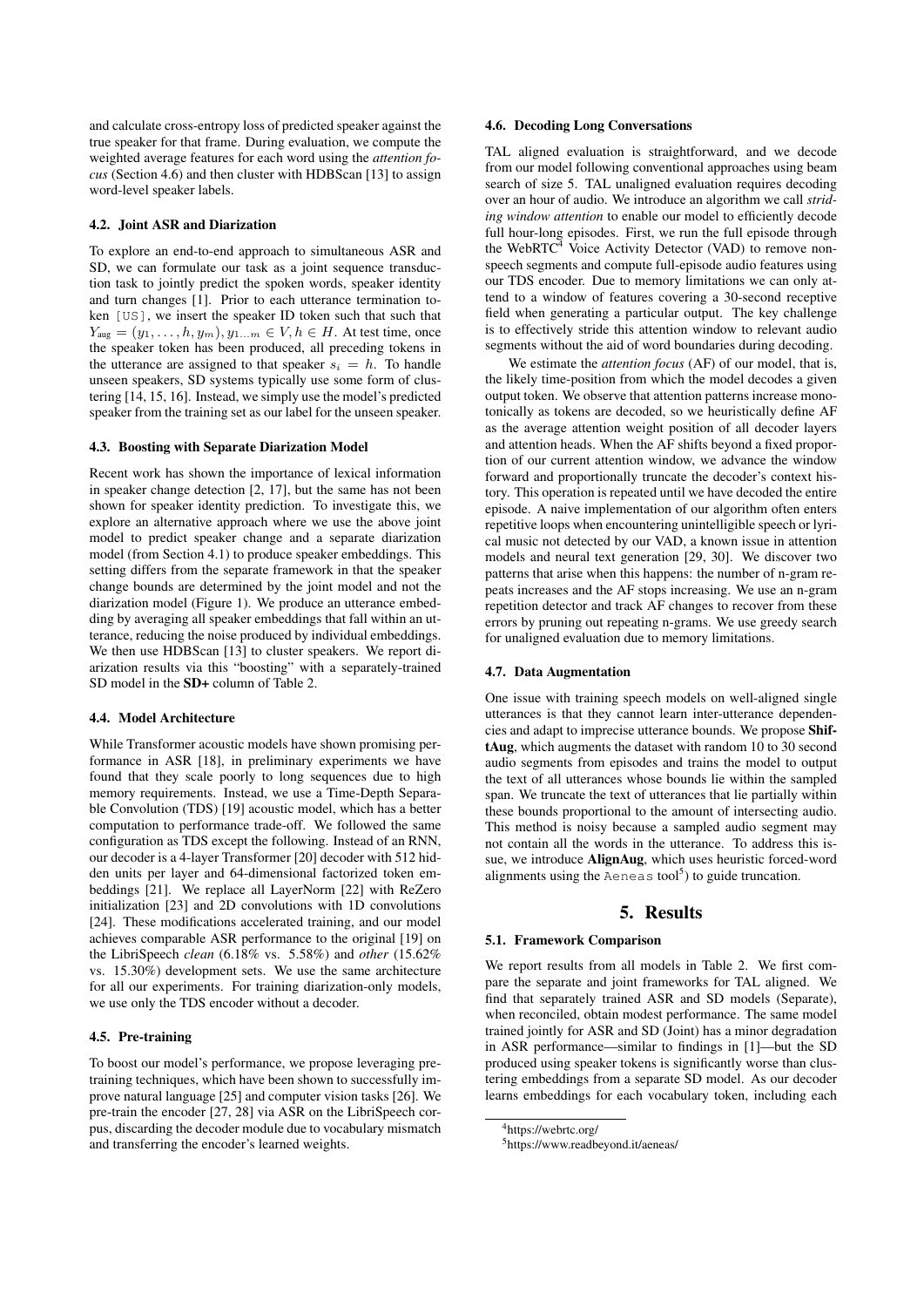speaker token, we also tried clustering representations consisting of a weighted sum of speaker vocabulary embeddings for each utterance. This method, however, yielded a few percent worse MWDE than using predicted speaker IDs directly. We also trained an alternative joint setup where we used a separate speaker head in the decoder to classify speakers and treated speaker classification and ASR as a multitask loss, but this model was unable to converge.

We find that using clustering from an external diarization model confers significant benefits over merely using a joint model's speaker predictions in the aligned case (SD+ column). However, for the unaligned case, the joint model wins at diarization when the training is augmented by alignment training in the form of shifted augmentations. Using our joint framework to determine utterance bounds reduces the unaligned MWDE to 62.2%, a 29.1% absolute reduction. Our results suggest that ASR and speaker identification may be conflicting tasks better suited for separately trained models, or may require more sophisticated multi-task learning schemes.

The presence of casing and punctuation in TAL contributes to its difficulty—we simulated the evaluation methodology of other ASR datasets (unifying casing and stripping punctuation) and observed 13.9% and 38.2% WER for the aligned and unaligned settings of our ShiftAug model, respectively.

#### 5.2. Pre-training

We find that pre-training the acoustic model on LibriSpeech provides a 3.5% absolute improvement to ASR performance in the aligned task, and a more pronounced 8.9% improvement to ASR in unaligned. This suggests that pre-training acoustic models on large audio corpora helps in learning useful features. Our augmentation models builds upon this pre-training method.

#### 5.3. Unaligned Performance and Data Augmentation

Overall, unaligned performance lags behind aligned performance by a significant margin even with pre-training. In the unaligned setting, the separate framework relies on clustering speaker embeddings from the SD model (trained on speaker classification) for speaker change detection [11]. This method performs poorly in diarization, with the separate framework achieving 91% MWDE on unaligned. Empirically, we find the SD model is unable to determine relative speaker boundaries on TAL unaligned, primarily due to highly variable microphone quality, lyrical music, and intra-conversation speaker diversity. We find that using a jointly trained model to determine bounds, then averaging speaker embeddings with the utterances (Joint SD+) leads to much more stable predictions and more reasonable MWDE. We hypothesize that this is because speaker embeddings in TAL at fine-granularity are noisy and order-less, making it difficult to cluster properly [31].

A qualitative inspection suggests that accumulated VAD and utterance pruning errors contribute to the the disparity between aligned and unaligned performance. Without data augmentation, our models perform poorly on TAL unaligned, as they are unable to learn inter-speaker utterance boundaries. We find that ShiftAug is able to close some of the performance gap between unaligned and aligned results especially in diarization, and generally performs better in ASR than AlignAug likely due to the regularization from its noise. Manual inspection of heuristic word boundaries from AlignAug reveals that the heuristic is overly conservative, at many times pruning excess tokens. Augmentation improves joint prediction of speakers (SD), but we see no corresponding benefit when boosting with Table 2: *Model performance on TAL test set. ASR and SD/SD+ are evaluated via WER and MWDE in percentages respectively. SD is computed directly from the joint model's speaker tokens, whereas SD+ uses clustering from external diarization model.*

|                                         | <b>Aligned</b>       |                      |                      | <b>Unaligned</b>     |                      |                      |
|-----------------------------------------|----------------------|----------------------|----------------------|----------------------|----------------------|----------------------|
|                                         | ASR                  | SD                   | $SD+$                | ASR                  | SD.                  | $SD+$                |
| Separate                                | 24.3                 |                      | 15.4                 | 58.3                 |                      | 91.3                 |
| Joint<br>$+$ Pre-training<br>+ ShiftAug | 25.4<br>21.9<br>18.9 | 31.9<br>29.5<br>29.1 | 15.7<br>15.7<br>15.6 | 58.2<br>49.3<br>42.1 | 62.2<br>63.8<br>38.2 | 54.0<br>54.6<br>55.8 |
| + AlignAug                              | 19.1                 | 28.5                 | 15.7                 | 51.0                 | 37.4                 | 55.2                 |

a separate SD model (SD+), suggesting that it improves speaker identification more than speaker boundary determination.

## 6. Related Work

Joint ASR and SD: Joint ASR and SD within a single model was first explored by [32], who spliced together audiobook snippets as a proxy for conversation. [33] presented an alternating optimization strategy to jointly extract speaker embeddings and text in target-speaker transcription. [1] expanded the work into two-party conversations but did not release their dataset. Our work represents the first effort to jointly transcribe and diarize audio in a real-world setting with multiple speakers, punctuation, and casing, on a publicly available dataset.

Pre-training: Various approaches have been proposed for unsupervised pre-training of acoustic models to leverage large corpora of unlabeled audio, such as contrastive predictive coding [34, 35], pseudo-labeling [36], and masked audio modeling [37]. We conduct supervised pre-training using labeled examples from Librispeech as we were unable to scale some of these more complex approaches to the TDS architecture in our preliminary experiments.

Monotonic Attention: Traditional systems for transcribing long conversations rely on carefully-engineered pipelines and audio segmentation [38]. Our method is more similar to attention mechanisms that monotonically advance in time [39, 40, 41]. Our decoding algorithm is inspired by [42], who show that the learned attention peak position is a good heuristic for advancing monotonic attention.

## 7. Conclusion

We present a new benchmark for ASR and SD in an extended multi-speaker conversational setting and explore three frameworks for learning both tasks. We find that models that jointly learn ASR and SD perform best in the absence of known utterance bounds. When bounds are provided, boosting with an external SD model improves diarization. We introduce an algorithm that enables scaling ASR and SD to hour-long conversations and show significant performance improvement by incorporating pre-training and data augmentation methods. TAL unaligned presents a new challenge for rich transcription of extended conversation. We see opportunities for future work to investigate better pre-training and decoding algorithms.

Acknowledgements: This work was supported in part by NSF awards CNS-1730158, ACI-1540112, ACI-1541349, OAC-1826967, IIS-1750063, the UC Office of the President, the UCSD's California Institute for Telecommunications and Information Technology/Qualcomm Institute, CENIC for the 100Gpbs networks and the Alexa Prize Grand Challenge 3.